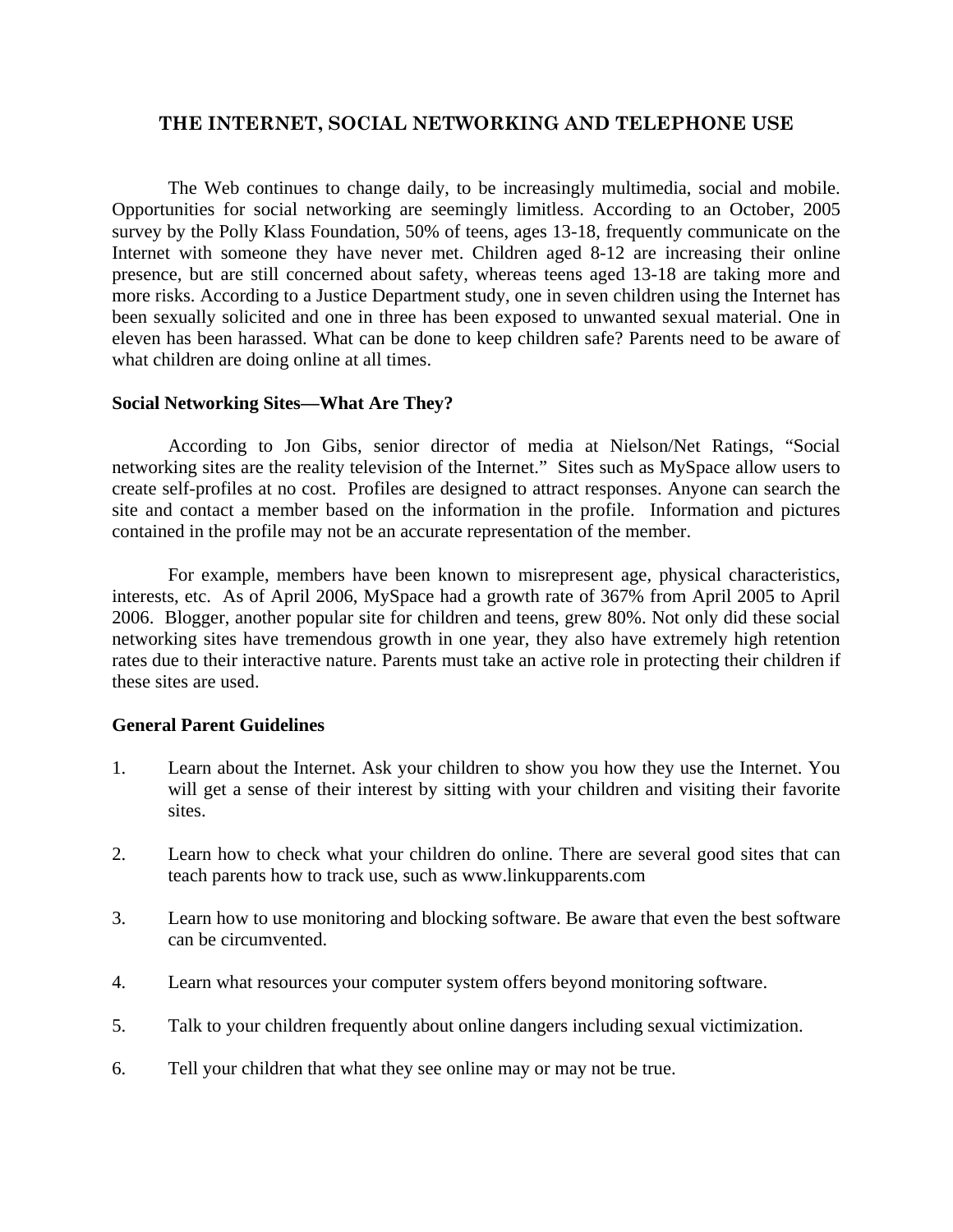# **For Parents of Children Aged 8- 12**

- 1. Keep the computer in a public place with the screen facing outward.
- 2. Establish family rules and guidelines to include:
	- a. no personal information given.
	- b. no school information disclosed.
	- c. review of pictures to be posted.
- 3. Reinforce the dangers of and penalties for sharing personal or school information. Many schools have policies against students posting information about the school, including the school name, teacher names, etc.
- 4. Prohibit any meeting in person with someone he/she knows only online, unless you are present.
- 5. Inform your children that you will monitor Internet use, IM (instant messaging), and email in order to keep them safe.

## **For Parents of Teenagers Aged 13-17**

- 1. Share stories using real examples of teens who have been tricked or hurt because of unsafe online practices.
- 2. Meeting someone contacted online carries considerable risk and is not advised. If a meeting is arranged adhere to the following:
	- a. do not meet alone.
	- b. go with a trusted adult.
	- c. meet in a public place.
	- d. if not what you expected, walk away and tell a parent or trusted adult.
- 3. Review pictures that your child wants to post.
- 4. Do not overreact if and when you find out that your teen has done something online of which you do not approve, but correct the child.
- 5. Reinforce the expectation that parents monitor Internet use and that safety rules must be followed.
- 6. If your teen confides in you about something scary or inappropriate that he or she encountered online, your first response should not be to take away Internet privileges. Instead, attempt to be supportive of your child and find solutions to help prevent this from happening in the future.

#### **Tips for Teenagers**